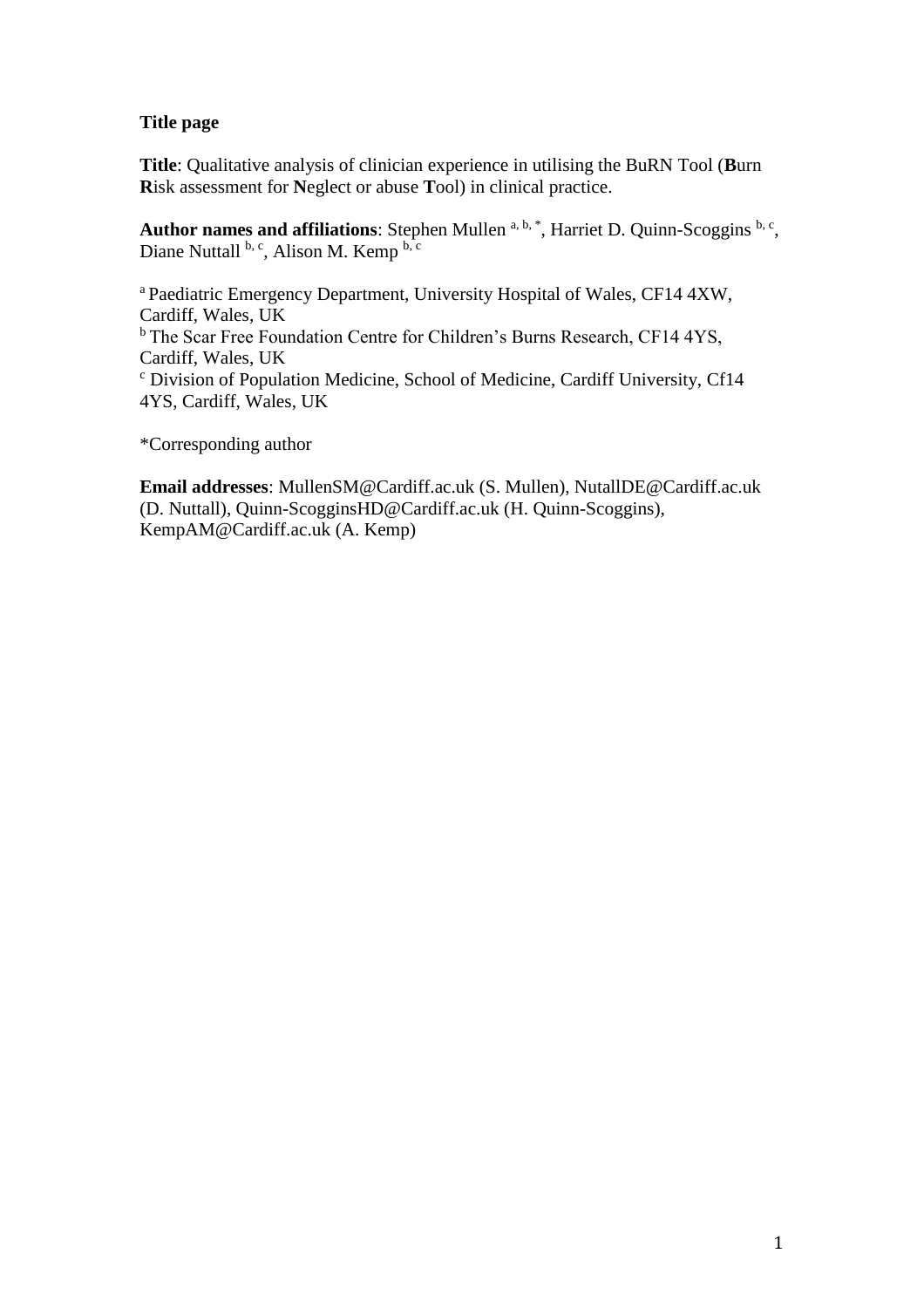**Qualitative analysis of clinician experience in utilising the BuRN Tool (Bu**rns **R**isk assessment for **N**eglect or abuse **Tool) in clinical practice.** 

# **S Mullen, H Quinn-Scoggins, D Nuttall, A Kemp.**

## **Abstract**

### **Introduction**

The BuRN-Tool (Burns Risk assessment for Neglect or abuse Tool) is a clinical prediction tool (CPT) aiding the identification of child maltreatment in children with burn injuries. The tool has been derived from systematic reviews and epidemiological studies, validated and is under-going an implementation evaluation. Clinician opinion on the use of this CPT is a key part of its evaluation.

## **Objectives**

To explore the experience of emergency clinicians use of the BuRN-Tool in an emergency department (ED).

## **Methods**

Three focus groups were conducted over a six-week period by the research team in the ED in the University Hospital of Wales; 25 emergency clinicians attended. A semi-structured approach was taken with pre-determined open-ended questions asked followed by a series of case vignettes to which the CPT was applied. The focus groups were recorded and transcribed verbatim. Thematic analysis was conducted for identification of pre-set and emergent themes. All data were double-coded.

## Results

All participants said that it was acceptable to use the BuRN-Tool to aid in the decision-making process surrounding child maltreatment. All participants said that the BuRN-Tool was helpful and straight forward to use. All participants said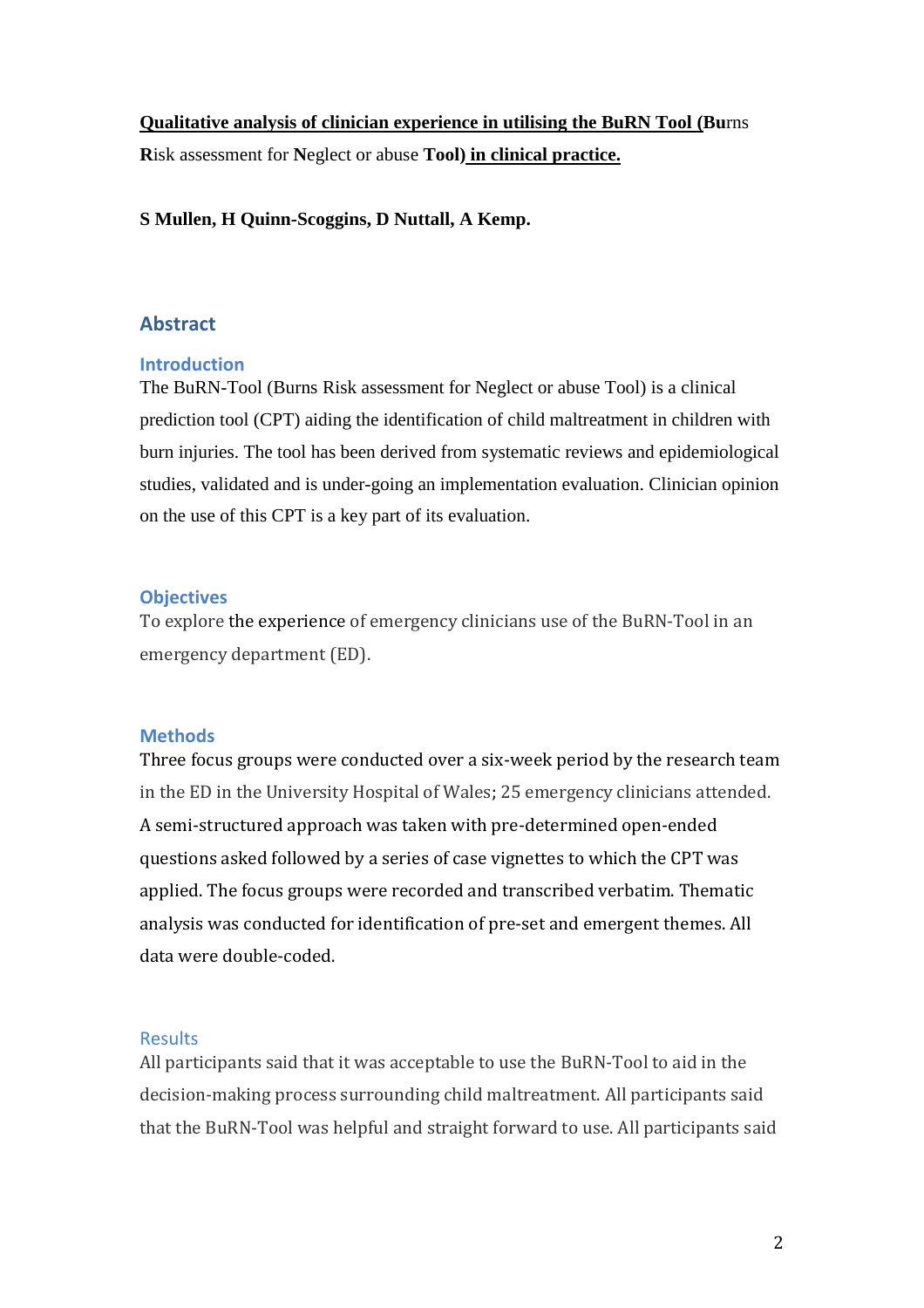that the tool was clinically beneficial, particularly for junior staff and those who do not always work in a paediatric environment.

The clinical vignettes identified subjectivity in interpretation questions around adequate supervision, previous social care involvement and full thickness burns. This resulted in some variation in scoring.

# **Conclusions**

This study confirms that the BuRN-Tool is acceptable in an ED setting. The focus groups demonstrated a homogenous and positive attitude regarding the layout, benefits and use of the BuRN-Tool. The subjective interpretation of some variables accounts for the non-uniformity in the scores generated. Clarification of questions will be made.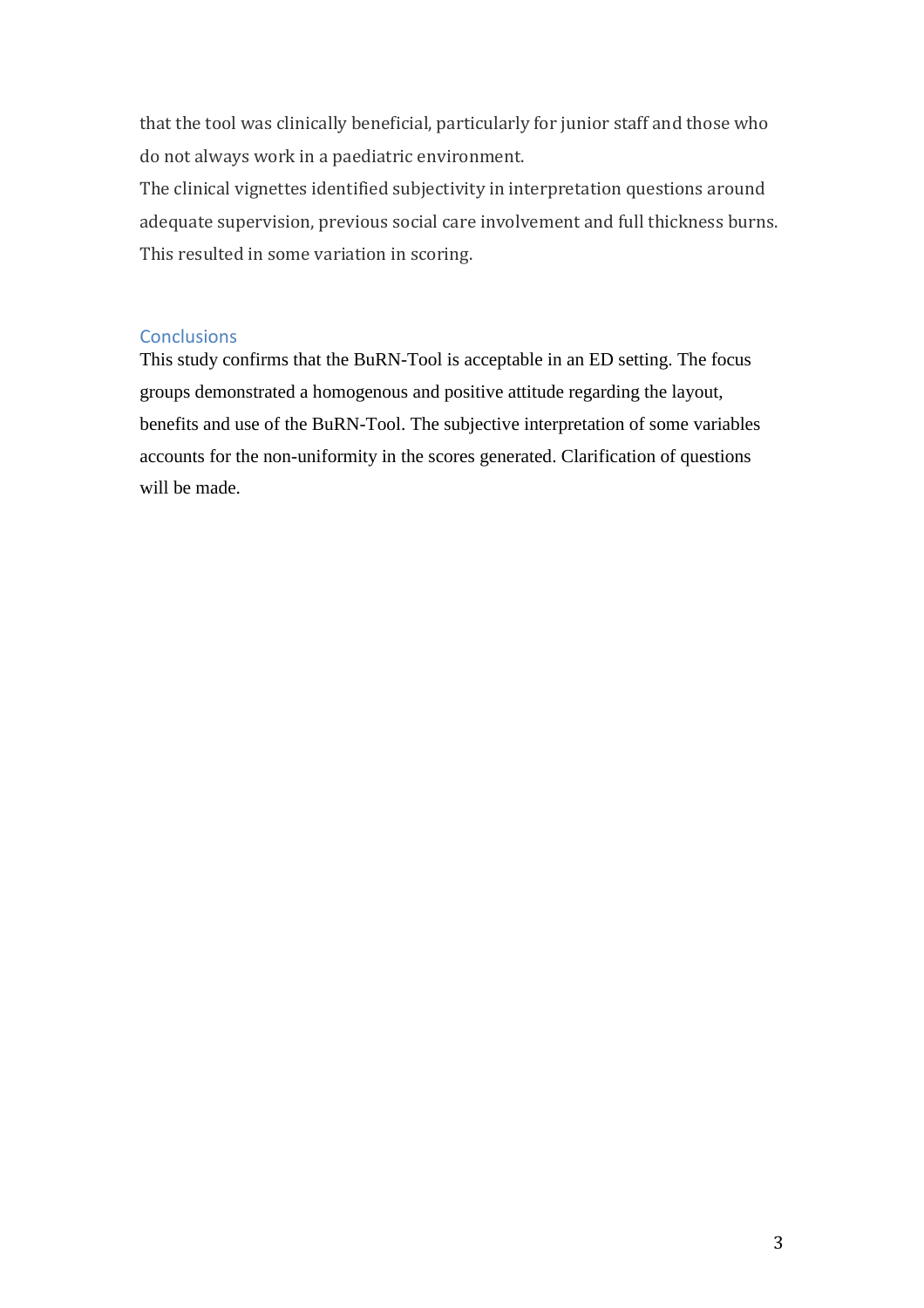## **Introduction**

Approximately 50-60 000 children attend emergency departments each year as a result of burns<sup>1</sup>. Evidence suggests that the proportion to child maltreatment ranges from 1-24% (1% Cornwall, UK; 24% USA)<sup>2,3</sup>. One of the most current UK figures quoted estimate that 10% are a result of maltreatment with the ratio of physical abuse to neglect  $9:1^4$ .

The identification of burns due to maltreatment is complex but is an essential step in safeguarding children. For those discharged without recognition of the signs of maltreatment, there is an increased risk of future neglect or abuse<sup>5,6</sup>.

Members of the Children's Burns Research Network have developed a clinical prediction tool (CPT). The BuRN-Tool (**Bu**rns **R**isk assessment for **N**eglect or abuse **Tool**) generates a simple score based around seven routinely collected demographic, historical and clinical features (Appendix 1). Possible scores range from 0-12. A score of three or more acts as the threshold above which maltreatment is suspected<sup>7</sup>. The variables in the tool were identified following a systematic review and an epidemiological study<sup>8,9</sup>. Data collection for these studies utilised a proforma called the BaSAT (Burns and Scalds Assessment Template –Appendix 2). As well as its role as a research template, the BaSAT acts as a clinical record, aiding the identification of key features of maltreatment and works in synergy with the BuRN-Tool which has been prospectively validated<sup>7</sup>. The next stage in the development of a CPT is to undertake an implementation study to ensure that the CPT has the desired effect in the clinical setting<sup>10</sup>.

As an initial stage in the process evaluation, we have undertaken a qualitative study to explore clinician opinion on the acceptability of the BuRN-Tool during the implementation study. In a previous study, the acceptability of the CPT was assessed, noting that clinicians were willing to use the BuRN-Tool $^{11}$ . This analysis occurred before the tool was in clinical use with the BuRN-Tool undergoing considerable revisions since.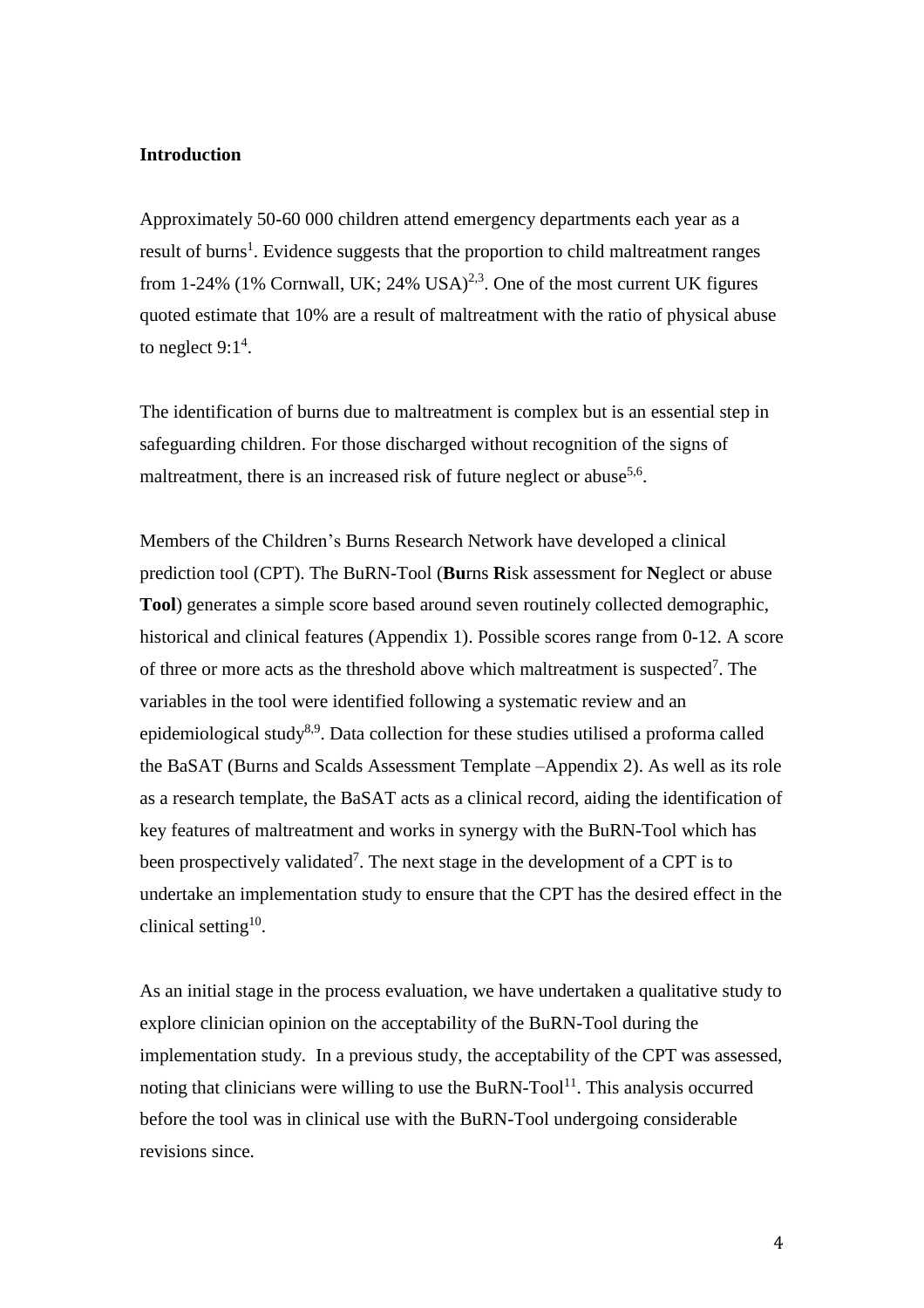In the study site, the BuRN-tool is incorporated into the BaSAT in the ED. The ED was chosen as the BuRN-Tool was derived from an ED population and is designed to be used in this environment.

#### **Methods**

#### **Design**

Focus group methodology is a recognized means of collecting qualitative data. The method allows for extrapolation of the data collected, and further interpretation and refinement of results<sup>12,13</sup>. It can be a particularly useful to explore knowledge and experiences<sup>14</sup>.

A key advantage of focus groups is the ability to involve multiple participants in one session, allowing for data to be gathered from numerous candidates without the need for several interviews<sup>13</sup>. It facilitates discussion between participants that can lead to richer data and has a significant advantage in terms of cost.

## **Ethical consideration**

Ethical approval was sought as part of the BuRN-Tool research study (MREC/15/WA/0259). Clinicians were invited to participate in a focus group and given an information sheet outlining the purpose and scope of the group. Participants were asked to sign a consent form and made aware that the session would be recorded. Permission was sought to use direct quotes in any output from the focus groups whilst ensuring the anonymity of individuals.

## **Setting and sample**

Clinicians working in the ED in University Hospital Wales (UHW), Cardiff were opportunistically recruited to the focus groups through invitations through existing junior, middle and consultant grade weekly teaching and meeting groups. This site was chosen due to its on-going participation in the evaluation of the BuRN-Tool; therefore all participants were aware of the use of the BuRN-Tool within the ED and familiar with its use. The department had used the CPT on 50 cases at the time of this study.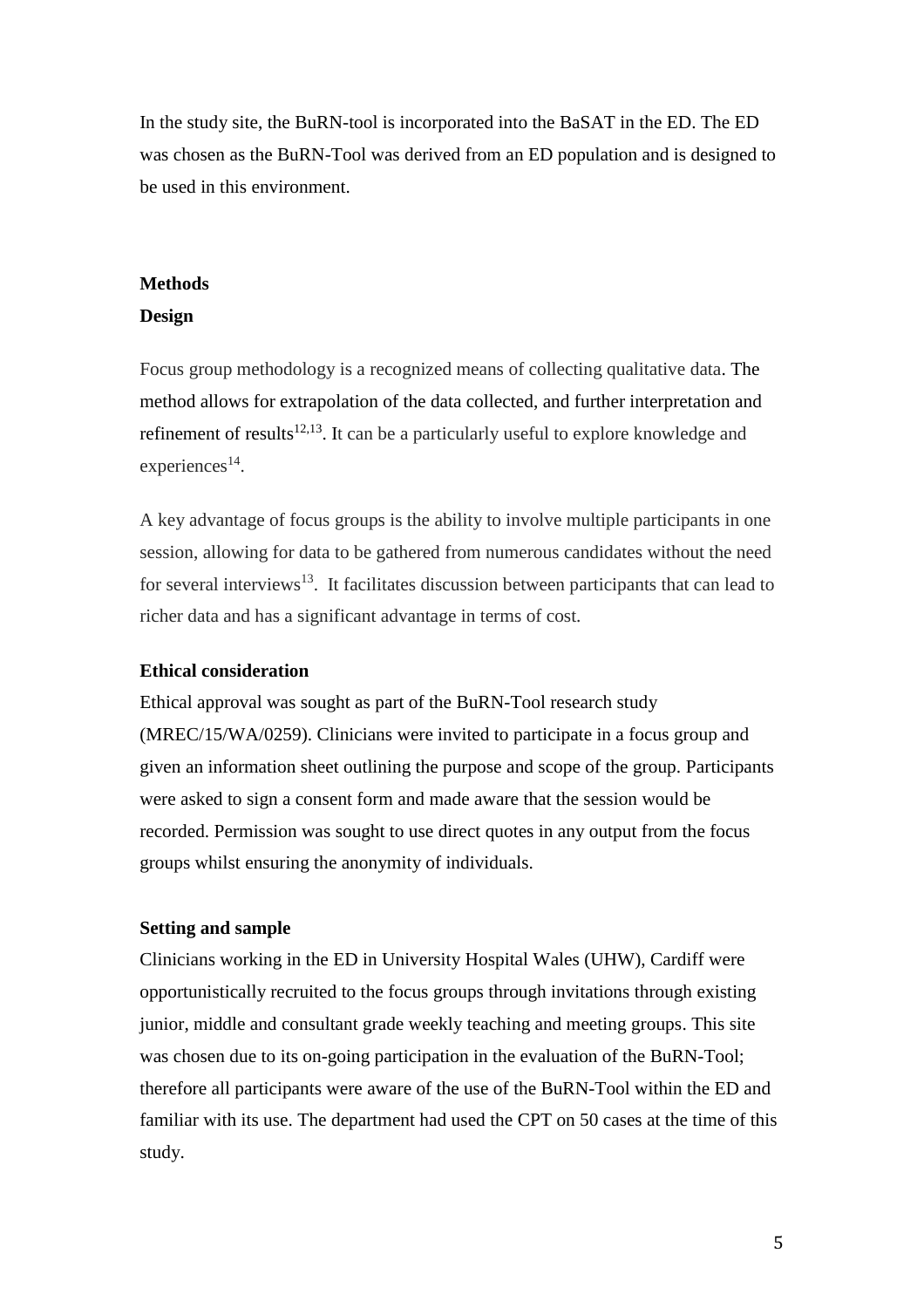Each focus group was homogenous in terms of level of staff seniority. Pragmatic considerations were part of the reason for this allocation. The research team felt that the junior and middle grade staff may be less willing to discuss certain aspects openly in front of their seniors.

#### **Focus groups –participants and duration**

Three focus groups were conducted. Participants were split by level of seniority. The demographics and duration of each focus group are shown in table 1.

#### **Format**

The focus groups were conducted over a six-week period by SM and DN. A semi-structured approach was taken with pre-determined open-ended questions that were asked to allow group discussion regarding specific themes of interest to the research group. This was followed by the case vignette component.

#### **Opening questions**

Six questions were asked to ascertain the participants' experience of the BuRN-Tool in clinical practice (Table 2) and to encourage open discussion.

## **Vignettes**

All three groups of participants were involved in the vignette component of this study. These were initially designed to analyse the decision making process of the individual when a score was generated. The cases were designed by SM. Following the first focus group (junior tier) the team noted a variation in how participants interpreted the vignettes. For subsequent focus groups, a more standardised set of cases (Appendix 3) was used, designed by SM. A research team member independently assigned a BuRN-Tool score for each case (DN). Each participant was given the same clinical scenario with additional information provided if requested. A copy of the BuRN-Tool was provided to each member, who scored the case. Once each participant had scored each case independently a group discussion then ensued around how the score was reached. Comparisons between the participants total BuRN-Tool score (as noted during the recording of the session) and that of the research team was performed.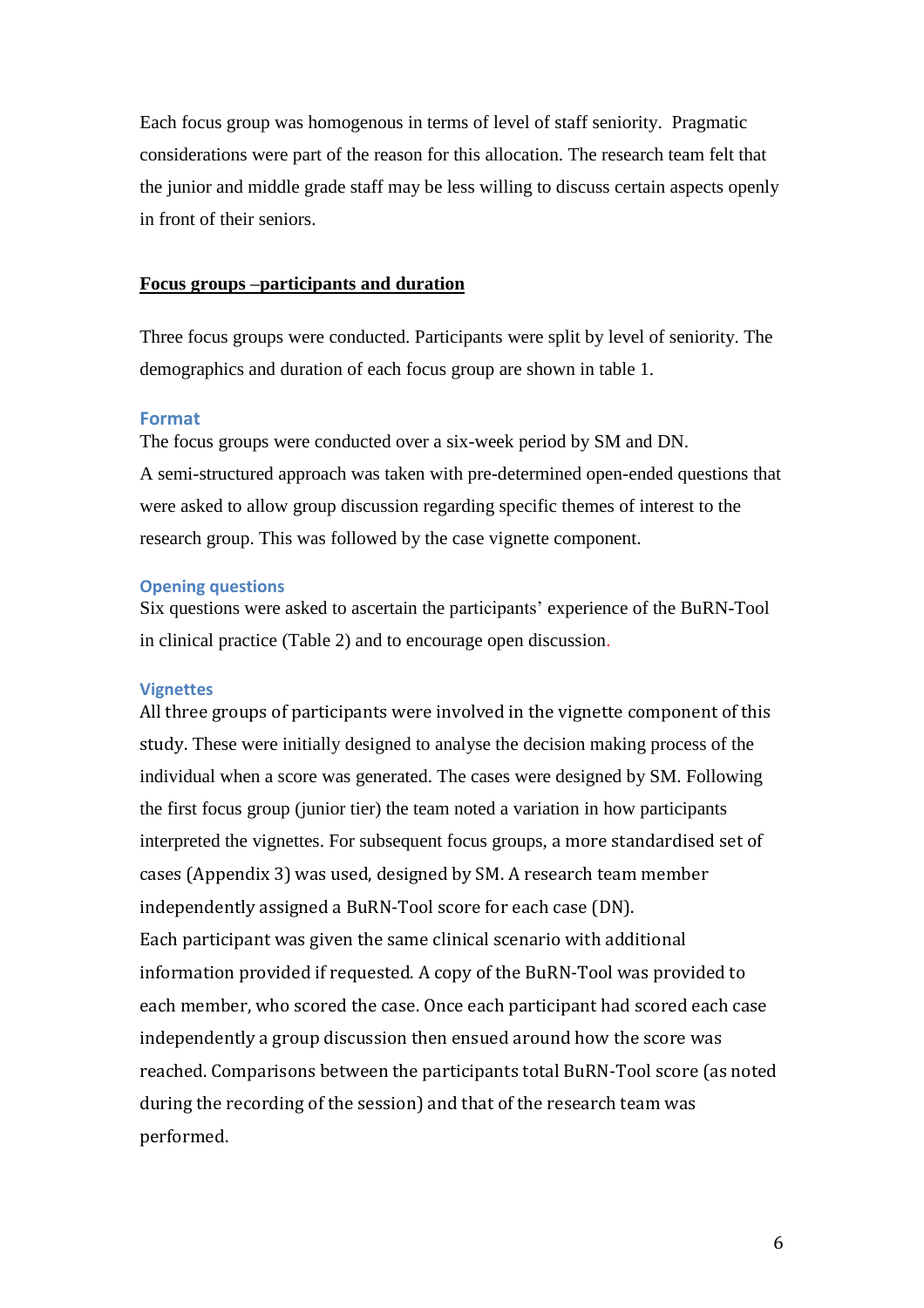The junior and middle grade staff, discussed all five vignettes and the consultants discussed four (1,2,3,5). This variation was due to time-constraints.

#### **Analysis**

The focus groups were recorded using two dictaphones and transcribed verbatim to print. Thematic Analysis was conducted independently by SM and DN with relevant quotes coded in Microsoft Word 2010<sup>15,16</sup>. A recursive technique to code identification was used with deductive pre-set codes (relating to acceptability, interpretation and actions) and an inductive exploration of emerging themes was extrapolated from the data. Additional attention was paid to differences and similarities between the three participant groups. Discussions were held between the researchers to assess consistency of codes, theme identification and to finalise the coding framework (Table 3).

The BuRN-Tool score calculated by the research team and individual participants for the vignette study were compared using mean, standard deviation and variance for each case. This was to assess consistency in scoring and all transcripts were double coded by SM and DN.

# **Results**

The following results are presented by sub-theme. Quotes presented represent illustrative examples of the identified themes. Insertions to clarify topic content are denoted by square brackets. The characteristics of each participant are presented in brackets after each quote.

### **Acceptability**

Acceptability of the BaSAT and BuRN-Tool was high across all participants and staff of different grades.

# **Format of the BuRN Tool**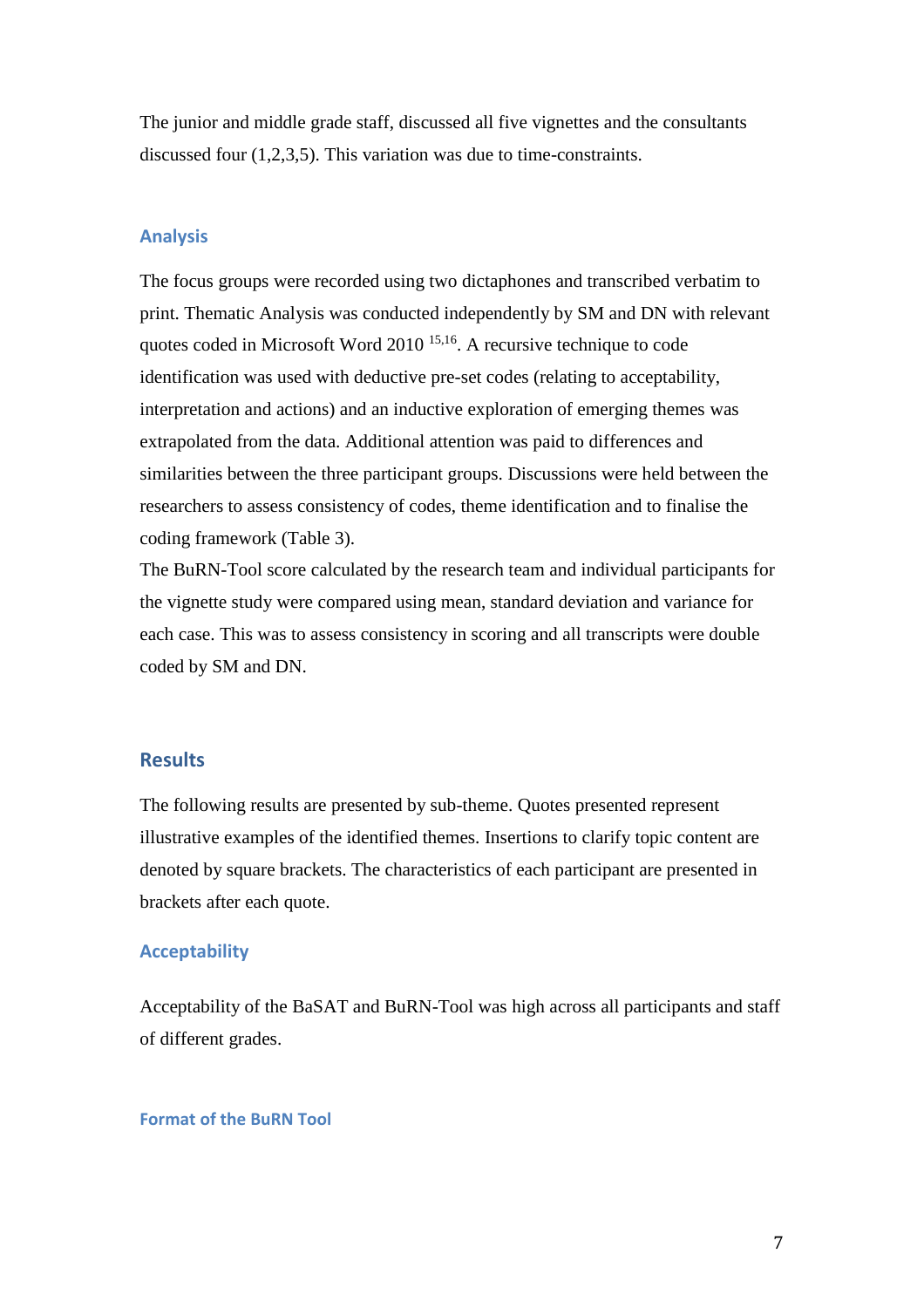Participants consistently associated acceptability with ease of use of the BuRN-Tool; particularly commenting on its ease of completion and user format.

# *'straight forward (and) helpful' (Focus Groups 1, Participant 4)*

Several participants directly related acceptability with the ease of understanding interpretation of the questions within the BuRN-Tool.

### **Perceived Benefits in using the BuRN-Tool**

All participants commented that the BuRN-Tool was clinically beneficial and did not increase clinical workload. Participants suggested that the greatest perceived benefits for the CPT would be for those of lower seniority and those who do not consistently work in paediatrics. Explanations for this were that the BuRN-Tool acts as a reminder to consider safeguarding and helps to focus the mind on all aspects of it – especially for those who did not constantly have contact with this area.

*'helps you concentrate on things that you haven't thought of and we should always be considering safeguarding in our mind and that this helps' (Focus Group 2 ,Participant 3)*

*'good for people who don't always work in paediatrics, especially for those who cover after hours' (Focus Group 2 Participant 1)*

All participants agreed that CPTs in child protection were useful. Participants felt that having a standardised set of questions helped to ensure consistency of practice and would make sure that no important factors were missed. One participant felt that this in-turn acted as a perceived benefit to empower clinicians at all levels to be as vigilant as possible. It was also proposed that the BuRN-Tool empowered junior clinicians to identify and discuss child protection concerns with seniors.

*'it serves as a great reminder, vital for those that are not from a paediatric background -even good for consultant level' (Focus Group 2, Participant 3)*

*'Empowers the trainees. Things that are subtle for the non-paediatrician, they might miss it' (Focus Group 3, Participant 9)*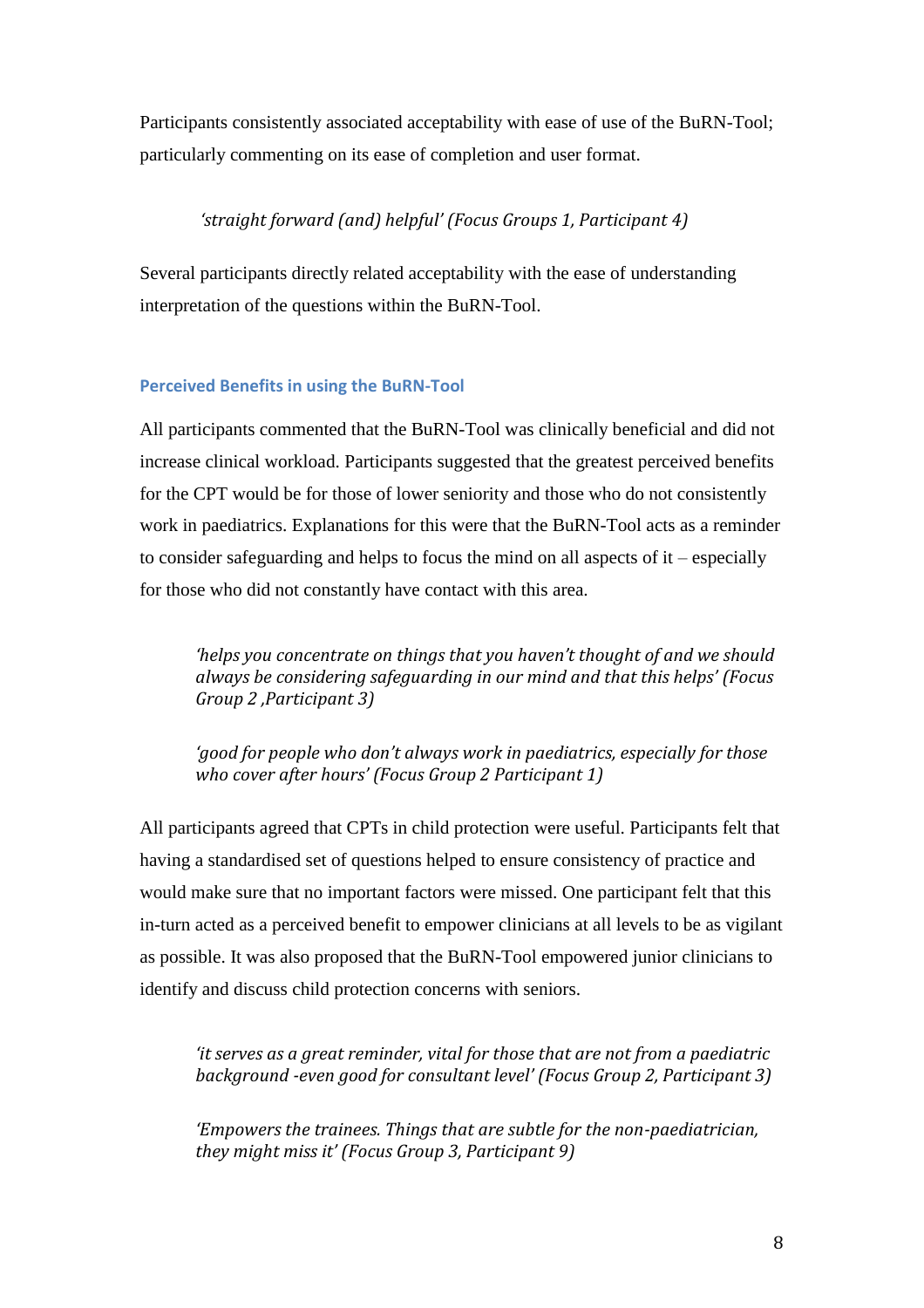*'If you went with a story (to a senior) they might be ok, yeah that's ok, if you went with a story and a high score they might come a bit faster and see them' (Focus Group 1, Participant 6)*

### **Concerns about using the BuRN-Tool**

Barriers raised regarding the tool were associated with the potential to miss other nonburn related child protection concerns. Concern was expressed about the legal ramifications of cases that might be referred to children's social care despite having low scores on the tool. One participant suggested that there would always be exceptions. Further group discussions around both circumstances reaffirmed the importance of the tool as an adjunct to clinical knowledge and experience.

*'You would worry that someone hasn't read the 0-2 box and had a concern and did not act on it'. (Focus Group 3 Participant 2,3)*

*'No, I feel the tool works well. [There is] always an exception to rule'. (Focus Group 2, Participant 1)* 

With regard to the legal ramifications one member of the senior management addressed this highlighting again the importance of the tool as an adjunct, describing it as 'guidance', suggesting that if the score was provided in the context of a reasonable clinical assessment then support would be provided to the clinician.

*'All of these are guidance. I would support you if I had seen that you had taken into account the tool. As long as there is evidence of taking the score in context of a reasonable clinical assessment then I think that Trust [hospital governance] would fully defend you'. (Focus Group 3, Participant 10)*

## **Suggestions for Improvement**

Two suggestions for improvements were made by participants. One proposed an improvement to the tool with the addition of a 'gut feeling' question. The reasoning provided for this was based on the importance of 'gut feeling' in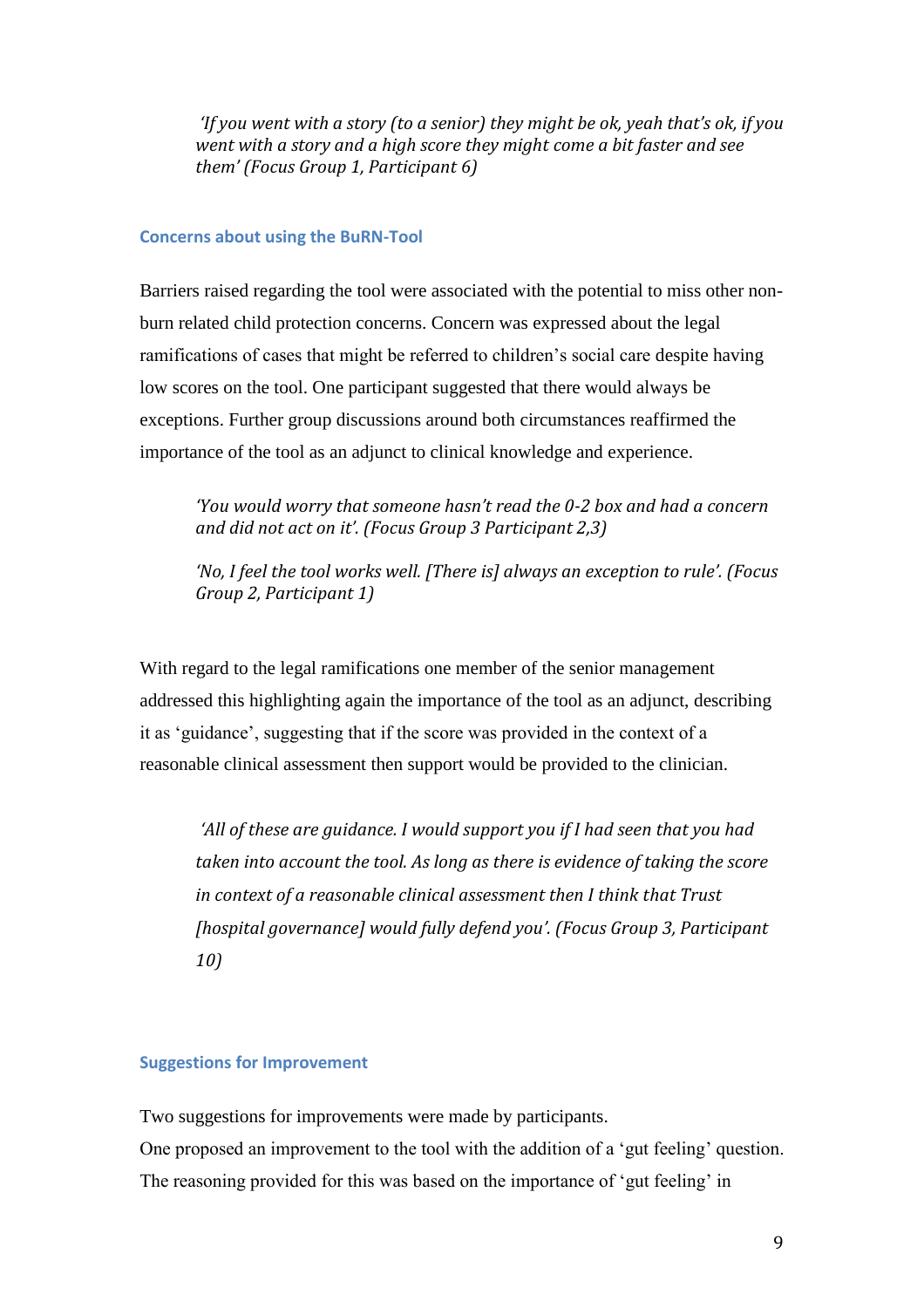paediatric practice. Further discussion established that this 'gut feeling' was closely related to the level of experience of the clinician. It was proposed to the clinician that due to it being an abstract concept there is no statistical evidence to support this at present.

#### *'maybe a question on gut instinct' (Focus Group 2, Participant 4)*

Some participants suggested integrating a question about why there was previous social worker involvement with the family – as it was not just their involvement that was important to participants, but understanding why, as this would affect their opinions and interpretations of the score. This is further discussed in the next section.

#### **Interpretation and Actions**

#### **Interpretation of clinical vignettes**

Standardisation and ease of understanding of the questions was merited by all. In order to facilitate the acceptability of the tool, many clinicians discussed the subjectivity and personal interpretations of two of the questions (supervision concern and pervious social worker). This mainly centred around the question regarding supervision, with open discussion on what 'appropriate adult supervision' means. When discussing this, many clinicians adopted a personal narrative approach relating to their own parenting experiences and provided examples. Others provided a hypothetical narrative approach around different circumstances that could arise. A difference occurred across staff grades as to what was 'appropriate'; with those junior staff being stricter (i.e being in the same room and having the child in sight), and the middle grade staff and consultants had a more holistic interpretation of the circumstances (i.e. a greater appreciation of the details such as why the adult left the room, how long for etc).

Only junior staff brought up the importance of using *common sense*, observing body language and assessing the plausibility of the incident history provided as factors in making judgements. These considerations highlight parts of the process to review whether the story and situation provided is deemed atypical.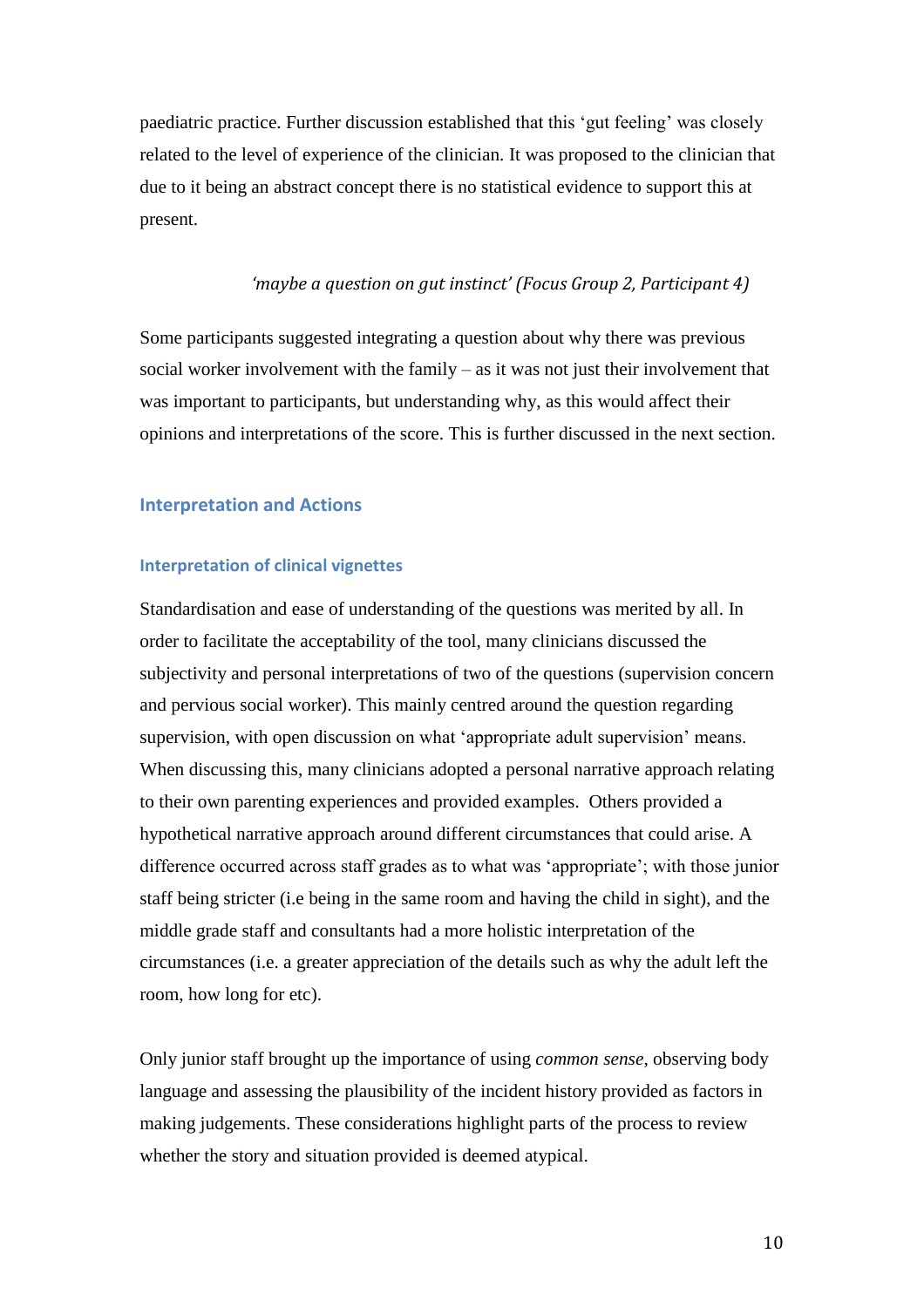*'Always a bit of judgement call, part of it is a bit of common sense' (Focus Group 1, Participant 2*

*'Would I have been happy to leave my kid in this situation. Am I happy with the story in general, whether people were around' (Focus Group 1, Participant 3)*

*'Depends on when you see the patient. It is up to you how you judge it -you need to take into account things like body language. This can be a hard question to answer. It depends on how convinced you are with the story' (Focus Group 1, Participant 2)*

Another instance in which a discussion opened up was around previous involvement of a social worker with the family. Amongst the junior staff many participants commented that they would provide the same weight to this factor regardless of the reasoning for the social worker being involved. This sentiment was echoed by the senior staff who suggested that they would take it at 'face value'. However, those in the middle grade suggested that more information would be needed and the reason for the previous social worker's involvement would influence what they would assign to this factor and their interpretation of the score. The middle grade staff suggested that many would seek this information themselves.

*'You probably end up still discussing it but the way you discuss it will be different. You will give the context and say, "this is the case and would score nothing other that for the past social worker"' (Focus Group 1, Participant 3)*

*'Put it down in the score as it is there. Say a score of 5, but 3 of previous social worker –I would put it down but in my head would be thinking differently' (Focus Group 2, Participant 4)*

*'Better to include it, then look at it in more detail. If ok (that the involvement was not due to a safeguarding concern) then you would removed the 3.' (Focus Group 1, Participant 10)*

### **Recommended actions**

Discussions on recommended actions were strongly associated with interpretations of the vignettes.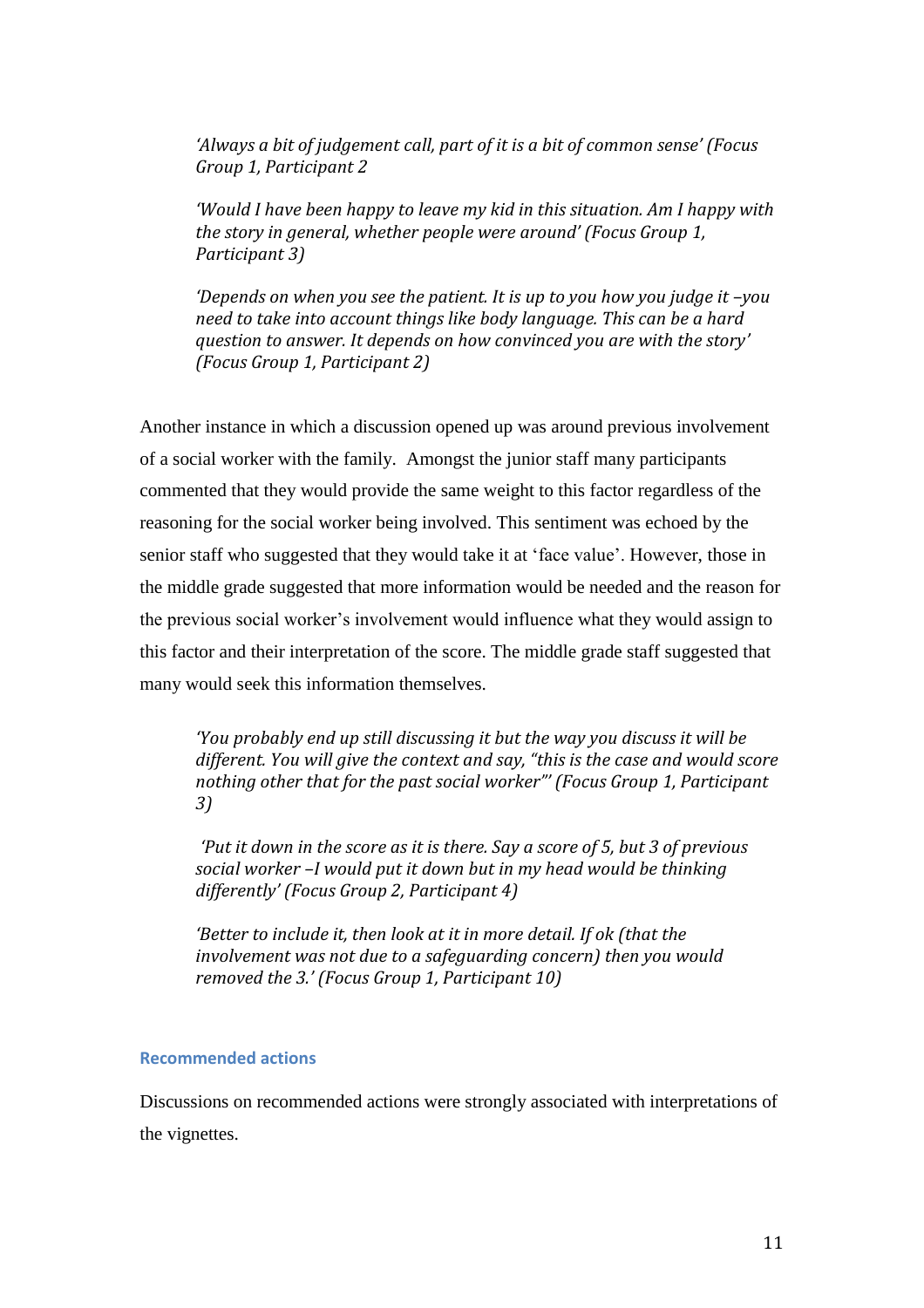The instructions within the BuRN-Tool for the junior staff are to discuss any concerning case with a significant score  $(>3)$  with a senior member of staff. No member of the junior staff reported any conflict between how they interpreted the case compared to the senior staff. No junior staff member reported that they would send a patient home with a significant score without discussion with a senior, nor could they think of any situation where it would be plausible to do so.

# *'No (I would not send a patient home with a significant score), as the protocol specifically says not to.' (Focus Group 1, Participant 8)*

The middle grade staff were consistent in action generated as a result of the BuRN-Tool score and scenario. The group all agreed on similar actions varying from a routine health visitor notification through to formal referral to the safeguarding team. Coherence in actions between participants was determined by in-depth conversations analysing each case. As shown previously the middle grade staff advocated that they would investigate queries and action points themselves with further inquiries of health visitor records and discussions with children's social care. Such actions can decrease the burden and waiting time for hospital admission and referrals for safeguarding. Facilitators to these discussions were previous paediatric safeguarding experience and constant interaction with the topic.

*'I would want to get more information -double check the PARIS system [electronic health visitor and social care database], I would ring or contact the social worker. I would contact the health visitor or school nurse. I could get someone to call home to review what the home situation is like' (Focus Group 2, Participant 1)*

Amongst the senior staff there was almost universal agreement on actions; airing on the side of caution and the need to generate more information.

*'I would escalate in this situation [to paediatric safeguarding team on call] and go for potentially the worse case scenario. It is better to be over reactive than under'. (Focus Group 3 Participant 7)*

#### **Emergent Themes**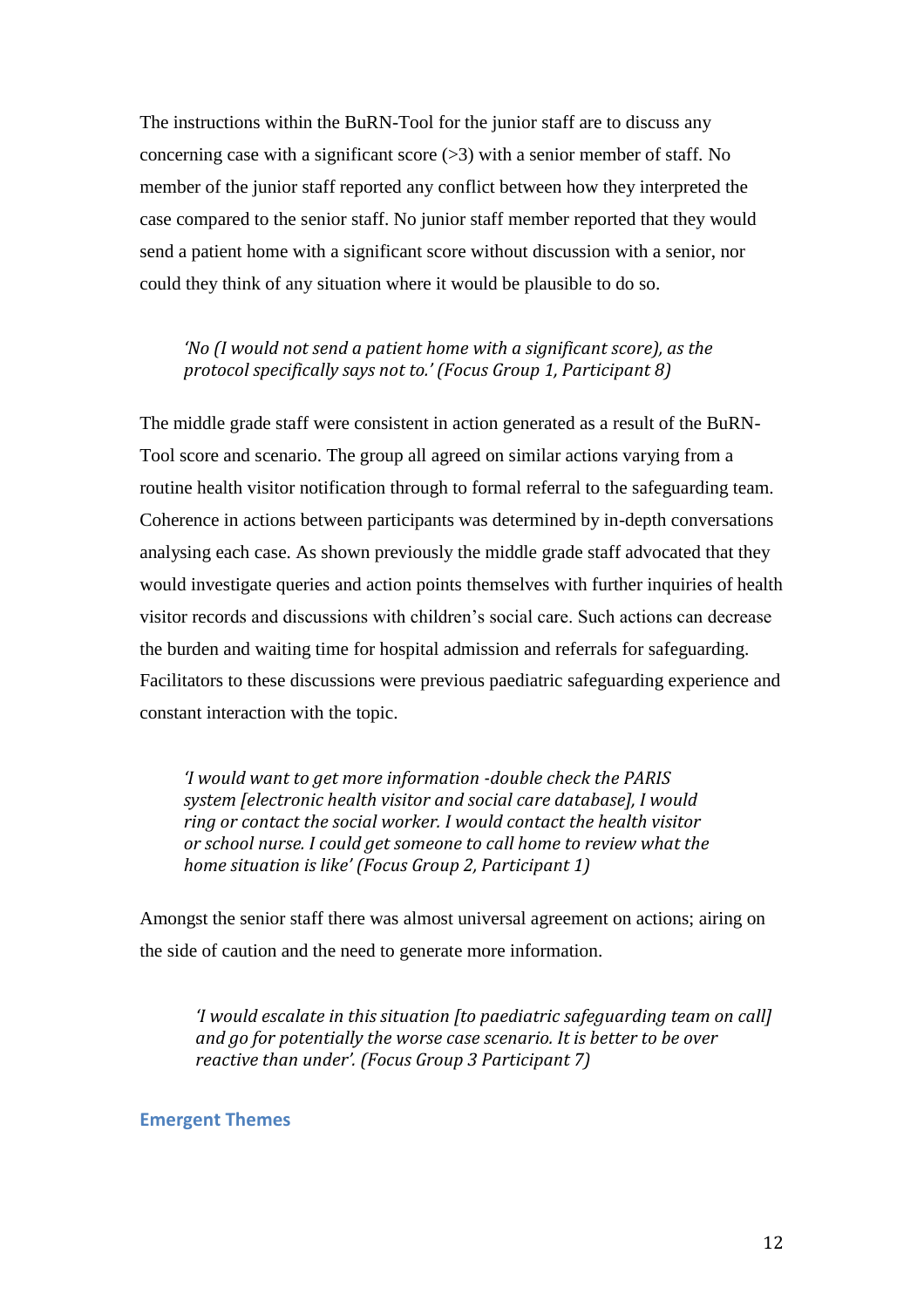#### **Variation in scoring**

The scoring generated is displayed in table 4. Although variation exists in comparison to those generated from the research team, the mean score is within 1 point for all cases.

#### **Education**

A discussion was held with the junior staff regarding the categorisation of burn depths – especially regarding what constituted a full thickness burn. The question raised suggested a lack of clarity in knowledge and/or understanding of what constituted a full-thickness burn and could act as a barrier as individuals would not be able to accurately complete the tool, and would have lower confidence in doing so.

## **Discussion**

The focus groups demonstrated a homogenous and positive attitude regarding the layout, benefits and use of the BuRN-Tool. The perceived benefits crossed all levels of staff experience, training and specialities. Participants commented that those from a non-paediatric background and junior level benefited the most, while also acknowledging a role for the BuRN-Tool for experienced consultants. The ease of use and interpretation allows a consistent approach in the clinical use of the BuRN-Tool.

When the case vignettes were explored, concerns were expressed around the interpretation of some of the questions within the BuRN-Tool regarding the depth of the burn, the level of supervision, the context in which previous social workers had involvement with the family and the ramifications of making child protection decisions outside that recommended by the BuRN-Tool score. Suggestions were made regarding additional questions around gut feelings.

Interpretation of what is deemed appropriate supervision varied, generating discussions that were influenced by past experience and social circumstances. This suggests that conclusions regarding supervision are subjective. Participants were in agreement that the Tool reminded clinicians to think about this issue and make a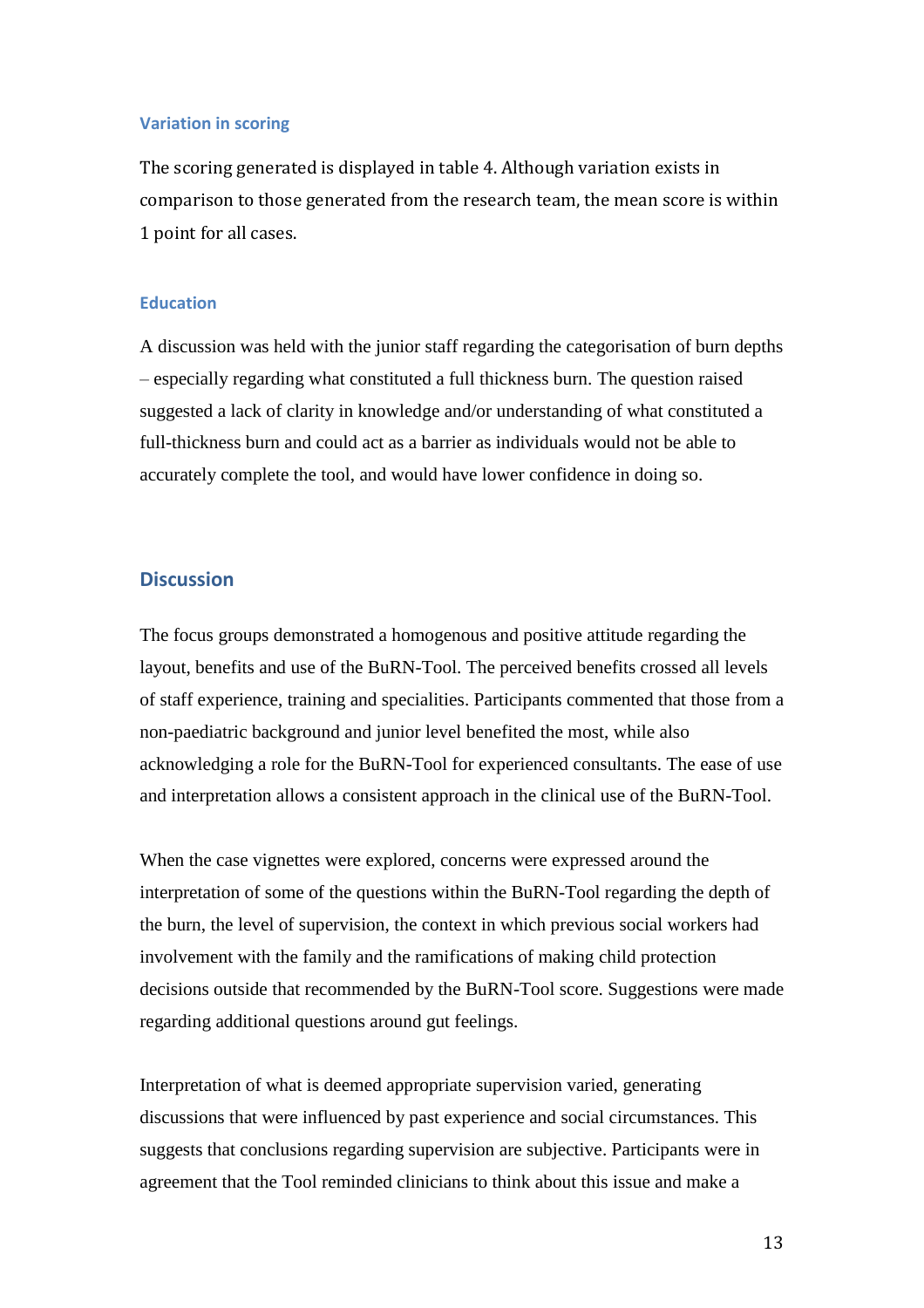decision. Appropriate supervision is a fundamental principle in child protection with NICE advising that in cases lacking supervision, neglect must be considered<sup>17</sup>. While NICE offers a definition of supervision as 'a balance between the child's need for exploration and parent's appreciation of anticipated risk', they fail to offer more pragmatic guidance on how clinicians should reach this conclusion<sup>17</sup>. Further research into this area is required and consideration will be given to making this question more operational.

The participants followed a consistent approach to the 'previous social work involvement, variable for scoring but varied in interpretation and actions generated. Some clinicians sub-divided this variable into safeguarding or disability or care and support needs, applying more weight to the former. The statistical analysis from both the derivation and prospective validation identified all social services input as significant which correlates with the literature recognising children with disabilities at greater risk of maltreatment<sup>18</sup>. This may reflect a belief that referrals to either health or social services are solely for safeguarding concerns with a lack of understanding of the supportive role that is offered to vulnerable children.

Clinicians commented on making decisions outside those recommended by the tool and any potential ramifications that may occur as a result. The Burn-Tool was designed as a clinical aid in initiating a referral and not the sole instrument in deciding if the burn was a consequence of child maltreatment or not. The referral is the first step in a complex multi-disciplinary team (MDT) approach, which has multiple outcomes.

The middle grade tier utilised the BuRN-Tool score differently in contrast to the other groups. A score that exceeded the threshold for concern resulted in a more in-depth analysis of the case in which they assumed a senior, active safeguarding role. This would involve liaising with the wider allied health body for additional information. As 75% of this group were from a paediatric background this may reflect a greater knowledge and experience in child protection. Regarding child safeguarding training, the General Medical Council (GMC) states that doctors must keep up to date with best practice that is appropriate to their role<sup>19</sup>. Given the responsibility that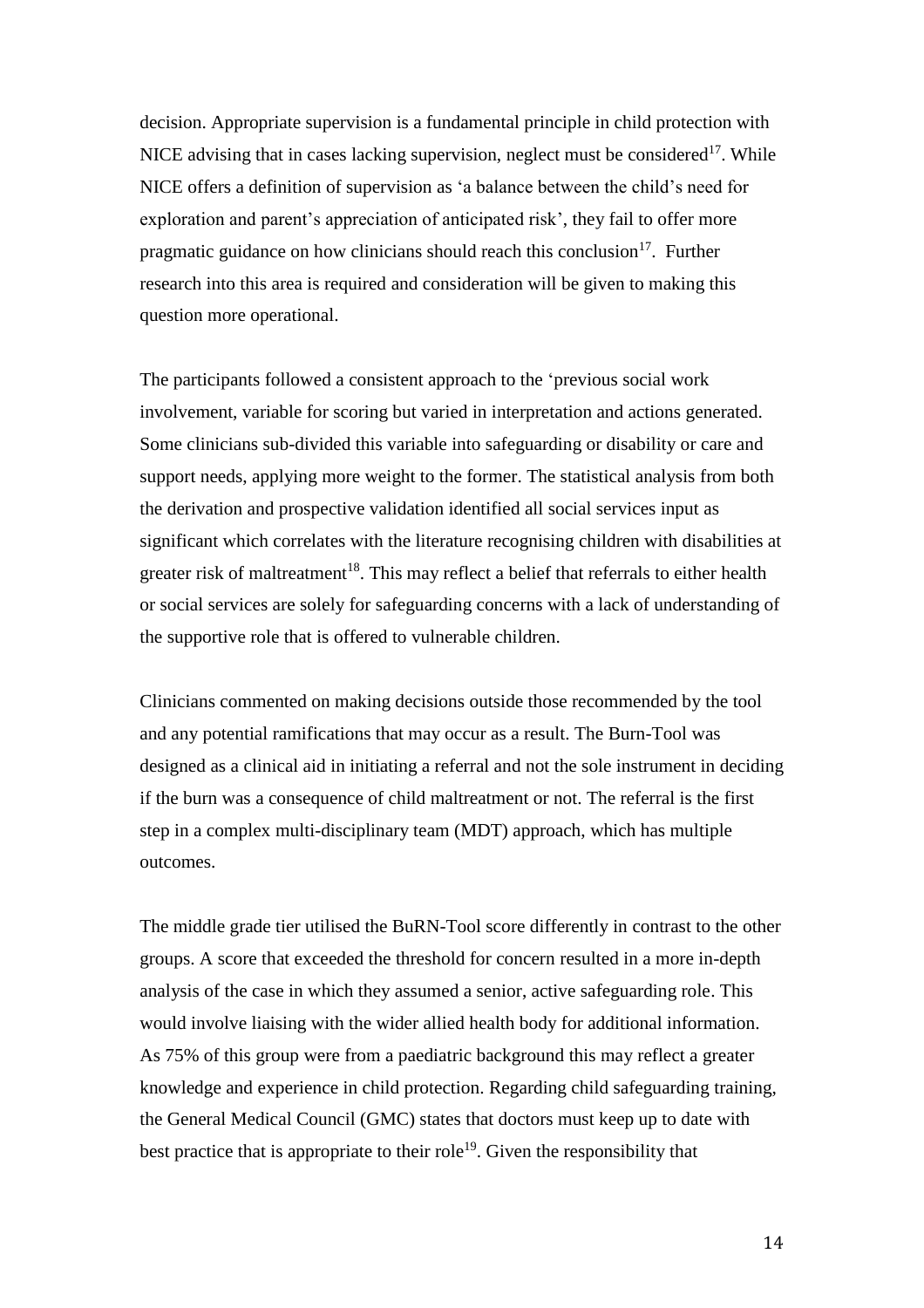paediatricians are expected to undertake in this setting, they obtain more extensive training and the BuRN-Tool appeared to act as an adjunct to their clinical practice<sup>20</sup>.

There was a suggestion to add a 'gut feeling' score. As this tool was derived and validated in studies comprising over 2, 000 cases, any additions would require further statistical analysis or new research. Currently there is limited data on the role of gutfeelings in child protection assessments. The only study the author could identify was by Horwath, in which 40% of public health nurses felt that some decisions regarding safeguarding were based upon it<sup>21</sup>. Whilst some of the variables within the BuRN-Tool have a level of subjectivity, they are related to decisions that must be made when assessing neglect for example, whilst gut feeling is an abstract concept without an evidence base.

The variables in a CPT need to offer consistency and a measurable outcome, which does not hold true for 'gut-feeling'. While, it may influence a part of the assessment, the inability to make any objective measurements evokes inconsistencies in responders. This may be an area for future research.

Some participants commented that they were unable to classify burns depth confidently. A review of undergraduate burns education by Al-Benna, in 2008 identified no explicit mention of burns teaching in the curriculum of all medical schools in the U.K.<sup>22</sup> From the prospective of this project, alterations to the education package to address these deficiencies are required with descriptive addition of full thickness burns to the BASAT template already in place. Further research into this field may be required to gain a more universal appreciation of burns knowledge in junior clinicians.

The process of constructing a CPT is one of evaluation and refinement while ensuring the derived and validated variables are kept in their original structure. The output from the focus groups provided the opportunity to alter some aspects of tool. We have re-worded questions, modified the presentation of the tool and altered the order of the variables in the clinical pro-forma. Further clarification on appropriate supervision is provided.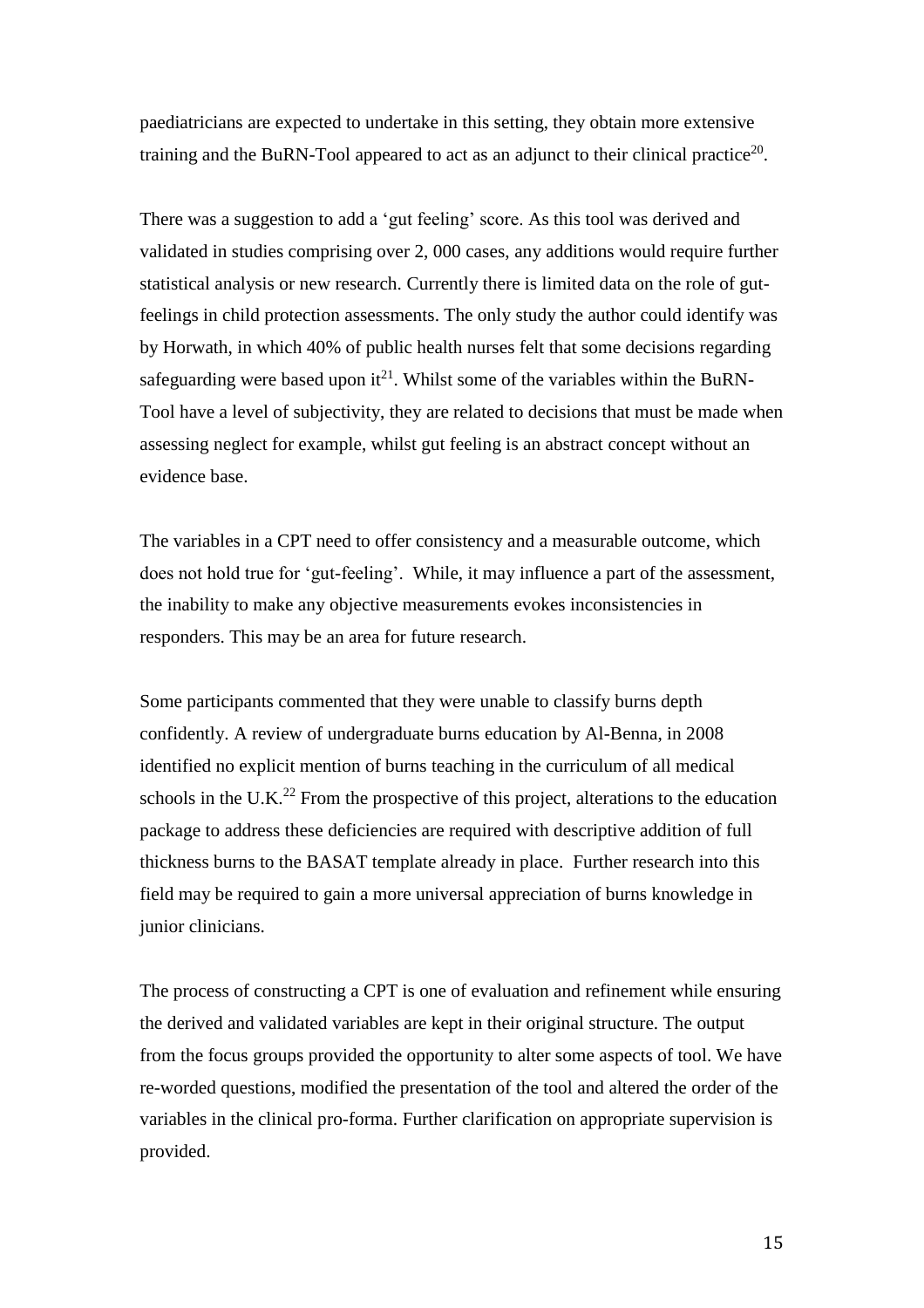The subjective interpretation of some variables may have accounted for the nonuniformity in the scores generated. Ideally, the variables in CPT should be objective, resulting in standard scores generated independent of the practitioner completing them. With other CPT's the variables are based on more dichotomous yes or no variables or numeric values, allowing for a more consistent output. In child protection, the key variables are influenced by subjective interpretation of the case, impacting the score. While the values differ, the majority of scores were consistent in either being above or below the threshold value of 3. Case 2 was the only exception to this in which the scenario was scored a 2 from the research team with the majority of the participants assigning 3 or above. The higher score attributed to the case from the focus group may reflect a bias from the being involved in the research project (i.e case discussion on a CPT for child protection).

There are few CPTs in the child protection field yet there is pressure to improve detection of such cases and these tools represent a potential means of doing  $\delta^{23, 24}$ . Recent systematic reviews have shown a lack of effective, validated, generic ED tools for identifying childhood maltreatment, which informed our decision to generate an injury specific approach<sup>25,26</sup>..

There is a lack of qualitative research reviewing the use of CPT in child protection. A sister piece to this study was performed before the BuRN-Tool was in clinical use, using case vignettes to gain qualitative information<sup>11</sup>. Although output regarding the use of the tool was limited, it did acknowledge the greatest benefit for the junior tier, consistent with our findings.

## **Limitations**

The study limitations include the fact that the lead researchers conducted the focus groups, potentially introducing bias. The middle grade focus group was comprised of four participants, the lower end of the recommended number for a focus group and may have impacted the discussion.

The site was chosen due to its current involvement in the implementation study and the results obtained may not be generalizable to other ED's. Further focus groups will be conducted in other emergency departments as part of the project.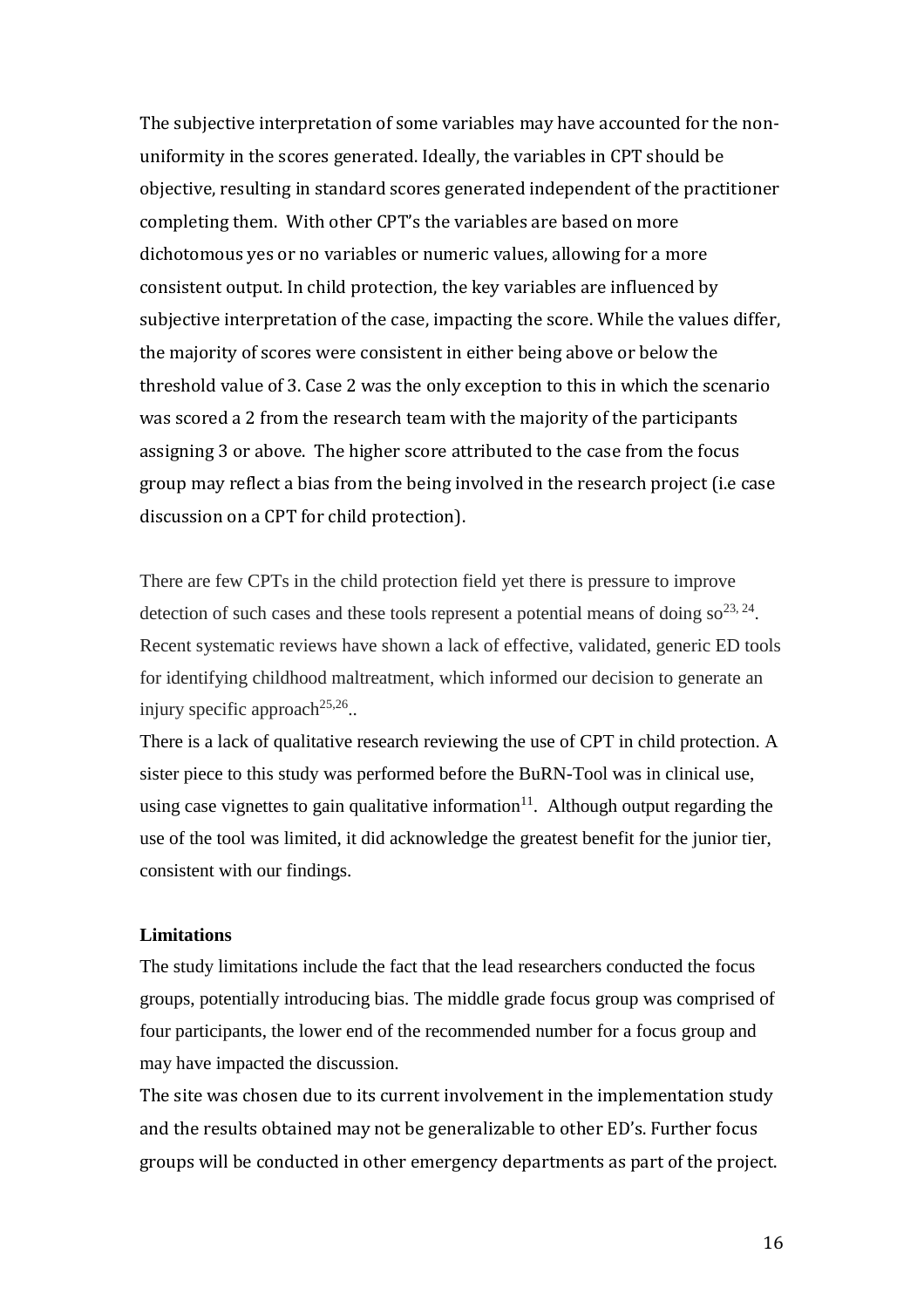Potentially, given the focus groups were conducted on the topic of child protection, there may be the social desirability to score each case higher than the participants would in a real-life case.

## **Conclusion**

This study offers an insight into clinician opinion on using CPT in an ED setting. All levels of clinician seniority supported its use. Assessing child maltreatment cases can be challenging, often involving the piecing together of small fragments of information to draw overall conclusions. The results support the hypothesis that adding a numerical score to a clinical assessment can make a subjective interpretation more objective.

### References:

- 1. Fenlon S, Nene S. Burns in children. BJA Educ. 2007
- 2. Hobbs CJ. When are burns not accidental? Arch Dis Child. 1986;61:357–61
- 3. Sheridan RL, Ryan CM, Petras LM, Lydon MK, Weber JM, Tompkins RG, et al. Burns in Children Younger Than Two Years of Age: An Experience With 200 Consecutive Admissions. Pediatrics. 1997;100
- 4. Chester DL, Jose RM, Aldlyami E, King H, Moiemen NS. Non-accidental burns in children—Are we neglecting neglect? Burns [Internet]. 2006 Mar [cited 2017 Jan 18];32(2):222–8. Available from:<http://www.ncbi.nlm.nih.gov/pubmed/16448766>
- 5. Hultman CS, Priolo D, Cairns BA, Grant EJ, Peterson HD, Meyer AA. Return to jeopardy: the fate of pediatric burn patients who are victims of abuse and neglect. J Burn Care Rehabil [Internet]. 1998 [cited 2017 Feb 28];19(4):367-76-7. Available from:<http://www.ncbi.nlm.nih.gov/pubmed/9710740>
- 6. Levy HB, Markovic J, Chaudhry U, Ahart S, Torres H. Reabuse rates in a sample of children followed for 5 years after discharge from a child abuse inpatient assessment program. Child abuse & neglect. 1995 Nov 30;19(11):1363-77.
- 7. Kemp, A.M., Hollén, L., Emond, A.M., Nuttall, D., Rea, D. and Maguire, S. Raising suspicion of mistreatment from burns: derivation and validation of the BuRN-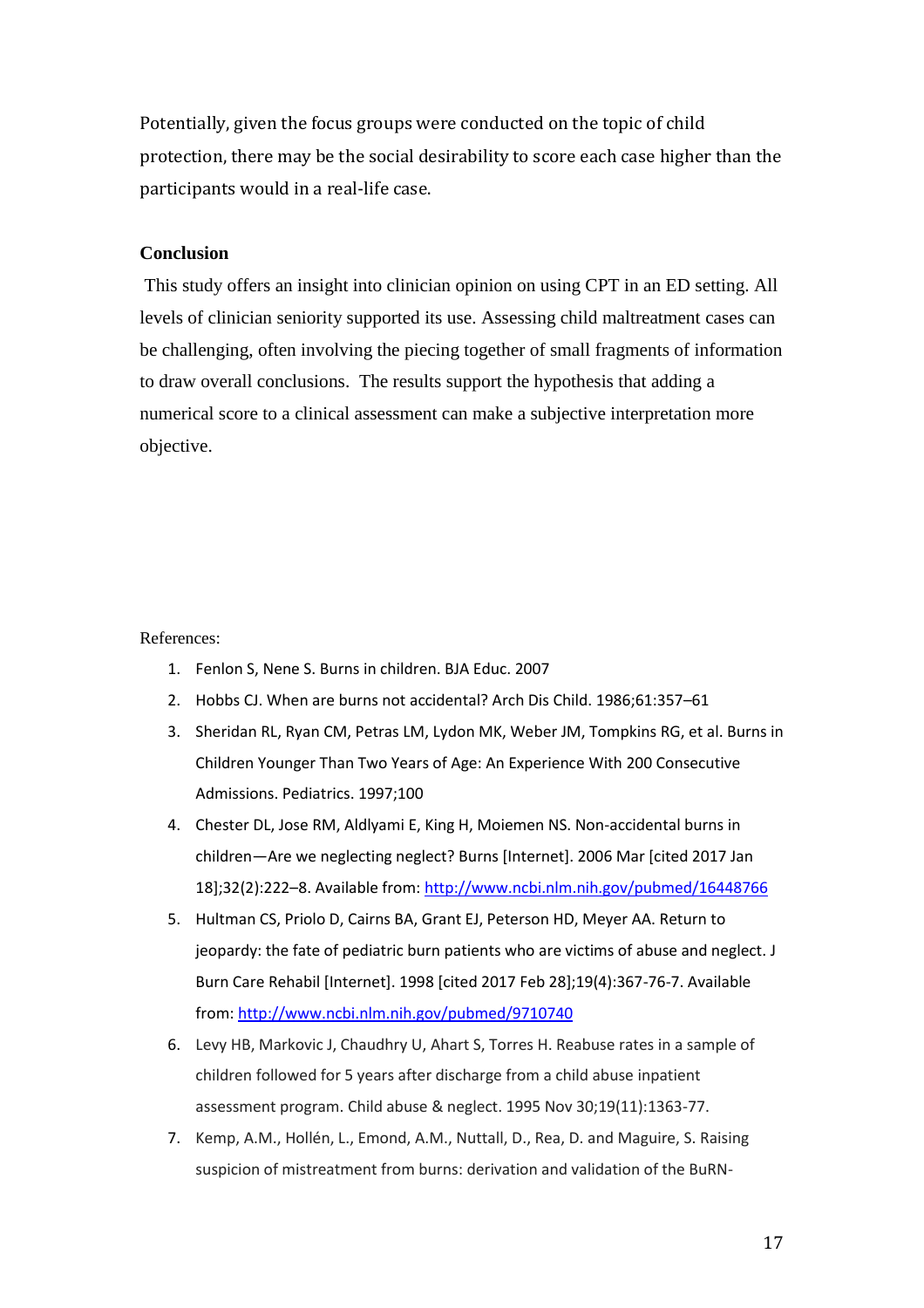Tool. *Burns* 2017 Sep 14. pii: S0305-4179(17)30473-4. doi: 10.1016/j.burns.2017.08.018

- 8. Maguire S, Moynihan S, Mann M, Potokar T, Kemp AM. A systematic review of the features that indicate intentional scalds in children. Burns. 2008;34(8):1072-1081
- 9. Kemp AM, Jones S, Lawson Z, Maguire SA. Patterns of burns and scalds in children. Archives of Disease in Childhood. 2014;99(4):316-321 [\[Abstract available from](http://adc.bmj.com/content/99/4/316?etoc)  [Journal website\]](http://adc.bmj.com/content/99/4/316?etoc)
- 10. Stiell I, Bennett C. Implementation of clinical decision rules in the emergency department. *Acad Emerg Med*. 2007;14(11):955-959
- 11. Johnson EL, Hollén LI, Kemp AM, Maguire S. Exploring the acceptability of a clinical decision rule to identify paediatric burns due to child abuse or neglect. Emergency medicine journal. 2016 Apr 11:emermed-2014
- 12. Veit FCM, Sanci LA, Cofey CMM. *Barriers to effective primary health care for adolescents*. Med J Aust 1996; 165: 131-3
- 13. Powell RA, Single HM. *Focus groups*. Int J Qual Health Care 1996 8(5):499–504
- 14. Stalmeijer R. *Using focus groups in medical education research: AMEE Guide No. 9*. Medical Teacher 2014, 36: 923–939
- 15. Braun, V. and Clarke, V. (2006) Using thematic analysis in psychology. Qualitative Research in Psychology, 3 (2). pp. 77-101. ISSN 1478-0887 Available from: <http://eprints.uwe.ac.uk/11735>
- 16. Microsoft Word 2013.
- 17. NICE. Child maltreatment: when to suspect maltreatment in under 18s. Published 2009. https://www.nice.org.uk/guidance/cg89
- 18. Sullivan P. Maltreatment and disabilities: a population-based epidemiological study. Child Abuse and Neglect. Volume 24, Issue 10, October 2000, Pages 1257–1273
- 19. GMC. Good Medical Practice. Access 4/2/2017. http://www.gmcuk.org/guidance/ethical\_guidance/13354.asp
- 20. Safeguarding children and young people: roles and competences for health care staff INTERCOLLEGIATE DOCUMENT Third edition: March 2014. [http://www.rcpch.ac.uk/system/files/protected/page/Safeguarding%20Children%20](http://www.rcpch.ac.uk/system/files/protected/page/Safeguarding%20Children%20-%20Roles%20and%20Competences%20for%20Healthcare%20Staff%20%2002%200%20%20%20%20(3)_0.pdf) [%20Roles%20and%20Competences%20for%20Healthcare%20Staff%20%2002%200](http://www.rcpch.ac.uk/system/files/protected/page/Safeguarding%20Children%20-%20Roles%20and%20Competences%20for%20Healthcare%20Staff%20%2002%200%20%20%20%20(3)_0.pdf) [%20%20%20%20\(3\)\\_0.pdf](http://www.rcpch.ac.uk/system/files/protected/page/Safeguarding%20Children%20-%20Roles%20and%20Competences%20for%20Healthcare%20Staff%20%2002%200%20%20%20%20(3)_0.pdf)